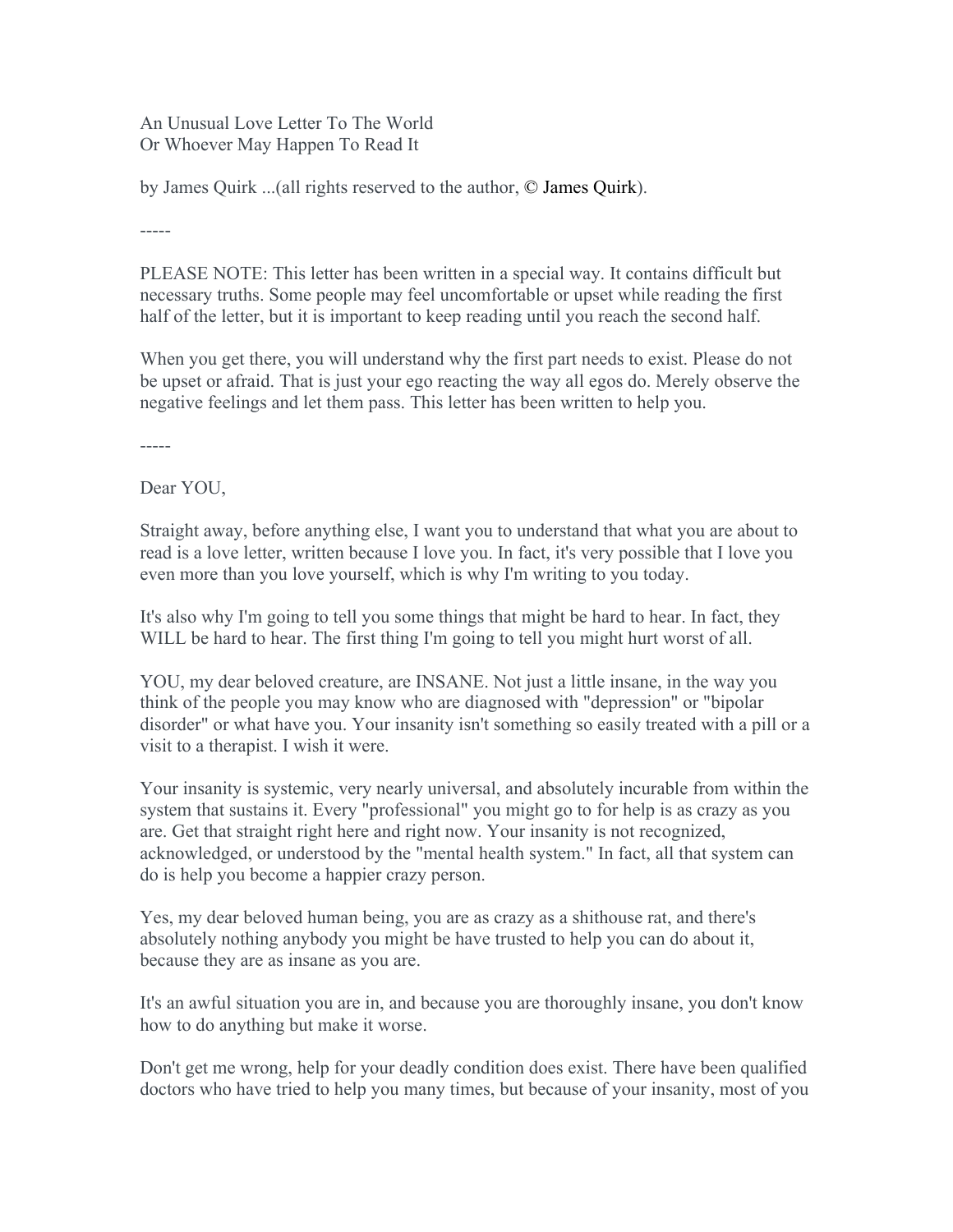have either ignored them, jailed them, and/or or tried to kill them. And those of you who did want the help they offered still weren't able to accept it, because you're just too crazy, thanks to the crazy world around you.

In your madness, you projected your own twisted and warped ideas onto these doctors and tried to make them into gods, villians, lords, martyrs, and damn near anything else your diseased minds could think of to transform them into something other than what they were - your brothers and sisters in humanity who recognized and shared your suffering. All they ever wanted to do was help you, because they loved you that much. They loved you more than you love yourselves, and they paid the price for it.

And how did these doctors want to help you? Without exception, they had only one prescription - to lead you back to you who you really are. In fact, you probably don't know it, but that's all "religion" really is and all it was ever meant to be, at least before it was hijacked by hordes of self-serving crazy people. "Religion" means "reconnection" reconnecting with your real nature - who and what you really are. If you're a stickler for details, like most of you crazy folks are, go ahead and look it up. That's the root of the word "religion."

But before your knee-jerk aversions and pre-programmed ideas kick in and cause you to flee from this page in fear of being assailed by typical proselytizing, let me assure you that I'm not here to preach religion to you - at least not in the crazy, insane sense that you understand religion. I'm not here to convert you to Jesus, Buddha, Flying Spaghetti Monster, or the fencepost. Don't be scared. I care about your freedom of conscience as a sentient being and I wouldn't do that to you. Only crazy people are into the whole concept of conversion, because it's totally insane.

Instead, what I'm here to do is guide you toward the very same medicine those "doctors" I mentioned tried to prescribe for you (with the possible humorous exception of the Flying Spaghetti Monster). But please pay attention - I'm not here to tell you about what you might already THINK those guys taught. It's a very safe bet that you really don't have a clue what they actually taught, because the only source of information you have about them is the insane distortions and misunderstandings projected onto them by your fellow crazy people.

So, who the hell am I, anyway? Because I know you much better than you know yourself (just like all sane people understand crazy people better than crazy people understand themselves), I know that's what you're probably wondering right about now. What's my whole deal and what right do I have to talk to you like this? In addition, you're probably starting to strongly suspect that I'm the crazy one, not you. All the signs are there - or at least all the signs your fellow crazy people have taught you to help you detect people who are actually sane and label them nuts. You see, that's the whole game - that's how your insanity maintains itself. You label the people who are actually sane as crazy. It's so simple that you couldn't call it rocket science, and yet it's also diabolically brilliant. And, just in case you care, it's also progressively killing your whole so-called "civilization" deader than a doornail.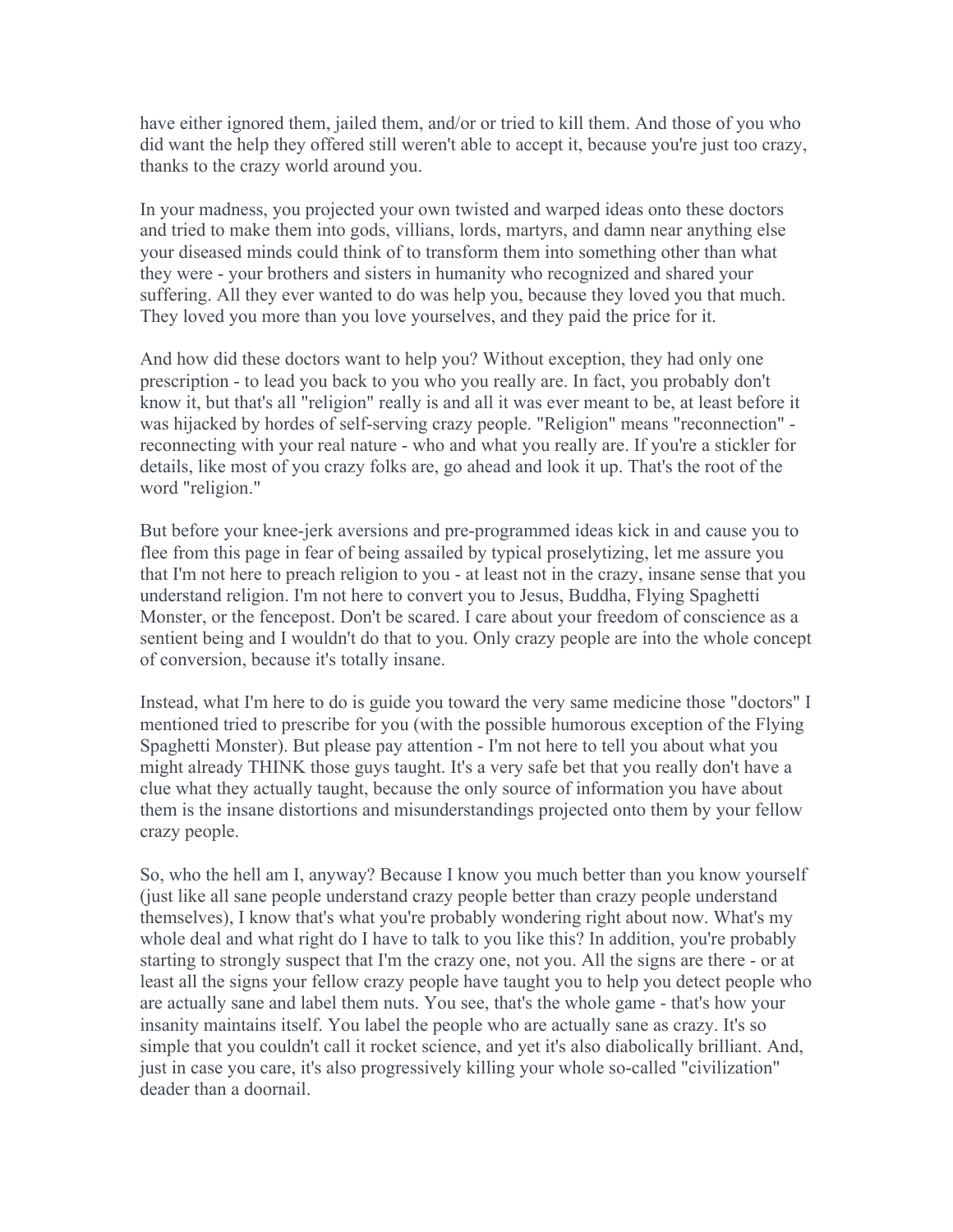But enough about that right now. By the end of this letter, you'll either see it or you won't. As for me, my "personal identity" is not important. Don't bother trying to discover it, as I'll deny it even if you happen to guess right. The only purpose of knowing "who I am" in terms of my mundane life in this crazy world would be to check me out and get my "bonafides" in order to figure out if I'm qualified to be talking to you like this. Well, let me tell you straight off, I have no "bonafides" whatsoever in your crazy society. I have no degrees attesting to my ability to pass crazy tests designed by crazy people. I have no insane titles - academic, religious, psychological, or otherwise - to indicate my exceptional achievement in jumping through misguided hoops devised by an insane world. Why on Earth would I choose to spend a single minute pursuing any such thing? Can you tell me? Think about it for a moment or two, and then let's move on.

Now that that's out of the way, let me tell you my \*actual\* bonafides - the actual things that qualify me to write you this rather unusual love letter. Firstly, and most importantly, I care about you. I've said it several times already, but it bears repeating. Because you are insane, you don't understand actual love in the slightest and have to be continually reminded that it isn't the sentimental nonsense you're trained to expect from romantic comedies and Hallmark cards, nor is it the self-serving lies you are told by politicians, world leaders, or celebrities of any kind. I'm writing to you today because you are in a life-threatening state of emergency. Your mind is occupied by a deadly, world-killing insanity and I want to help you cure yourself of it. It's just that simple. I'm no god, guru, lord, master, or martyr. I'm simply an unusual kind of doctor, if you will - one who is not licensed to practice in any state or municipality in the world other than the hearts and minds of those who sense that something is dreadfully wrong. And those are the only places I need to practice.

Secondly, I'm qualified to talk to you this way because I've spent far more time and energy figuring out how to be sane than most of you have spent doing anything in your entire lives. While you were wasting time at your insane, world-killing jobs, schools, and churches (sorry, but it's true), I was working hard every day, all day, 7 days a week trying to figure out how not to be as crazy as you are. I did this for 15 years. That's 15 long, hard years, trudging through 10 miles of psychological snow every day, uphill both ways. I have given blood, sweat, and tears for a scrap of actual sanity - just a scrap. And in comparison to your crazy society, a scrap of actual sanity is like a ten-ton hammer.

And why did I do such a thankless thing? Because I care for you. I see your suffering. I see your world dying - being murdered. I see the never-ending tide of your pain and tears. I see your self-inflicted tragedy reflected in six billion hauntingly brilliant shades and colors, and because I am not insane like you are, I cannot simply stand by and watch it happen without doing anything in my power to help. I'm not a hero, a martyr, or a grandiose person by any means. I'm just a flawed, ordinary human being like yourself who, through a fortunate series of misfortunes, had the dumb luck to become distanced enough from your crazy world to get a glimpse of actual sanity. That's the only real, significant difference between you and I. It doesn't matter that my IQ is higher than yours (which it perhaps isn't) or that I read better books or comb my hair backwards or smoke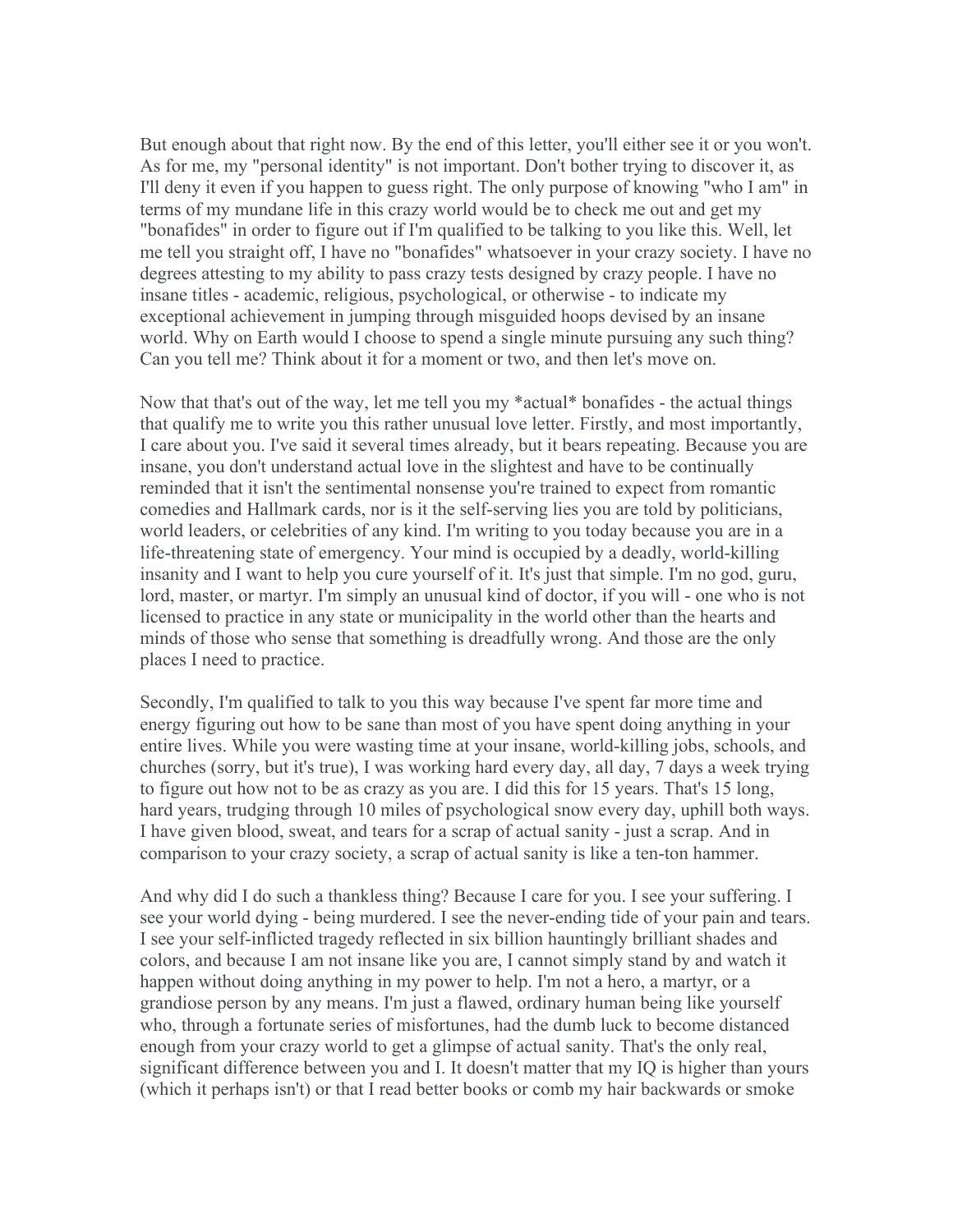Camels instead of Marlboros or anything else. It only matters that I, though no fault, merit, or intention of my own, just so happened to end up living a rather different sort of life than most of you have, and therefore I have gained access to a rather different sort of perspective.

However, on the other hand, don't take me for one of your beer buddies, because that would be just as wrong as the opposite error. Don't doubt that after 15 years of practice, I understand every bolt and screw in your diseased minds better than most of you will ever understand yourselves, even in 100 crazy lifetimes. Believe me when I tell you that should you find yourself in my presence, it would take no more than smallest flick of my metaphorical wrist to psychologically destroy you in any way I should so choose. I'm not exceptional or special in this regard - all sane people have the very same ability. Like Jeff Goldblum's cable TV repairman character in the movie Independence Day says to his father when asked how he managed to triangulate someone's location electronically, "all cable guys can do it, Dad." It's not hard to manipulate the crazy fears and insecurities of the insane. Your "authorities" and "rulers" also know just enough about how the madness of your world works to be capable of turning your screws to destroy you for their benefit, - and guess what? That's exactly what they do. But I don't, because I have no interest in enslaving or exploiting you.

On the contrary - I want to free you, which is a much taller order.

Because destruction is not what I want for you, I will never stop caring about you no matter how many times you laugh in my face, belittle me, spit on me, or attempt to mistreat me in any of the ten thousand ways your insane society has taught you to marginalize and neutralize the threat of people who dare to be sane. Your attempts to turn me against you lost their power years ago. Rest assured, I've got training in this, because you started early with me. You tried to destroy me in your insane school system long before a hair had even thought to sprout on my chin - but I survived, recovered, and grew beyond anything you could have imagined.

Pay attention - the fact that you think this is a self-pitying "sob story" indicates just how insane and clueless you are. It is precisely the opposite. Do you want to know what fear is? Then read and understand now -you cannot stop me from caring for you. I will do everything in my power to drag you, quite possibly kicking and screaming for all you're worth, into the light. I will do everything I can to save you from yourselves no matter how hard you fight to defend your twisted attachment to self-destruction. Through the priceless gift of over thirty years of your ceaseless opposition, you have given me that power, and I thank you for it on behalf of all those who have benefited and will benefit until the day they shove me into a pine box and I am forced by Nature herself to stop doing my own small part to free a suffering world.

Incidentally, just in case you care, Jesus and Socrates had the same love for you, and you killed them for it - exactly as they had planned and willingly allowed. In permitting you to fool yourselves into thinking you had destroyed them, they became more powerful than entire civilizations and empires. You read their words today because they did as I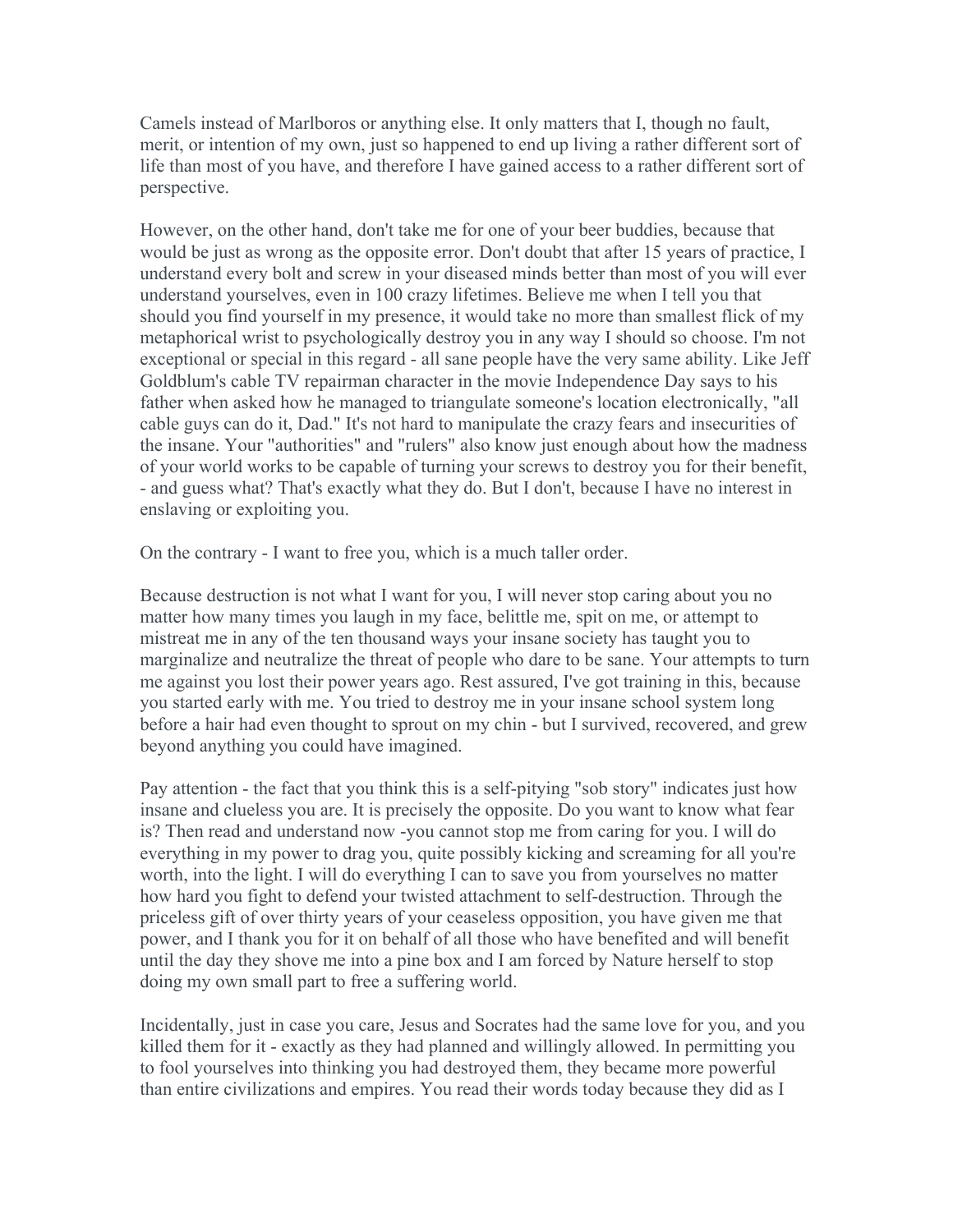have done, and as all sane people must do in the face of your insanity - they allowed you to give them the gift of your ignorance and hatred. As you hated them more fiercely, so did their light shine ever-brighter, until in at last killing them, you ignited them as eternal stars in the heavens, never to die.

Don't get me wrong, though. I'm nowhere near the level of of a Jesus or a Socrates. You can put away that "he's a lunatic who thinks he's Jesus" label you're trying to stick on me as one of your predictable little pre-programmed defense mechanisms. Only in my dreams am I at such a level - but I don't need to be at that level to tell you what you need to be told. A lesser degree of development will suffice just fine, because to be frank, it doesn't take Einstein to figure out that our world, under your insane pseudo-democratic "leadership," is in serious trouble. Heap big trouble, kemosabe.

But this letter is not about me, Jesus, Socrates, or anybody other than YOU. And that, of course, is where the tricky part comes in. You see, while I have the power to destroy what is good and beautiful, just as you do (and which you have a habit of psychotically utilizing at every opportunity), I lack the power to do the opposite. I cannot give you the gifts of sanity, love, and freedom. If I could, I would do it instantly. I would do it with such force as to imprint compassion and truth on your soul irrevocably. But I can't. You have to freely accept the gift of sanity of your own volition, and that's incredibly hard for you to do, because you're so thoroughly insane.

Oh yes, you are disastrously insane. I know I'm in danger of the broken record effect, but have I really made that clear enough yet? Have I repeated it frequently enough for it to begin to penetrate the massive concrete bunker of crazy that is your mind, even just a little? No, probably not. But perhaps, just maybe, the utter "weirdness" of what I am saying has interested you enough to keep reading. Maybe you want to see where this whole bizarre trainwreck leads, because that's still what it is to you, isn't it? A bizarre trainwreck obviously written by a crazy person. Something on the order of the Unabomber or David Koresh, no doubt. You're programmed to associate any sudden appearance of actual sanity with those caricatured, media-pimped bogeymen to make it go away. That's okay, I don't mind. Please go right ahead reading under the assumption that I'm a nut. I don't blame you at all, because you have absolutely no other way to see it - at least for the time being.

Nonetheless, please understand that your world IS crazy, regardless of whether or not I am. Sorry to be the bearer of bad news, but you are some seriously whacked-out people. You do crazy, crazy, batshit crazy and insane things and label them "normal," "necessary," or "justified." Don't you see that when you do that, you are declaring to all the world that you are crazier than a shithouse rat? You go to war and justify it as "a fact of life." Thousands are slaughtered for the sake of absolute lies and evil motives, and you don't bat an eyelash. That's not "just the way life is," it's batshit crazy - I mean drooling, straightjacket batshit crazy. Can you imagine YOURSELF doing it? Would you REALLY fire a deadly weapon at another human being just because "your leaders" told you to? If you would, then my God, you are really crying out for the tender mercies of Nurse Ratchet.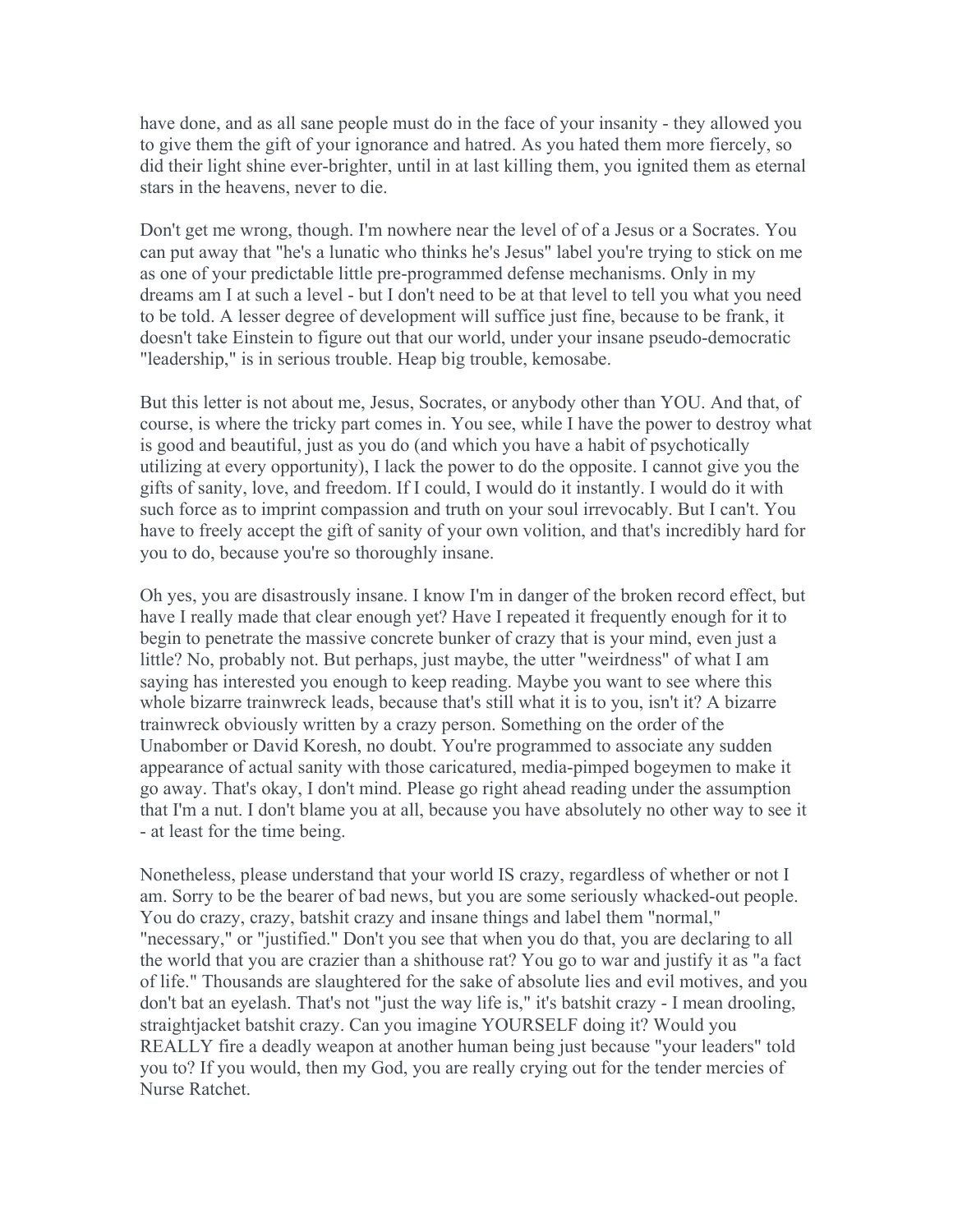But that's not even the worst of it. Like a group of sugar-buzzed, frenetic children playing a massive game of "Hungry, Hungry Hippos," you view life as a contest, a race, or a competition to control as large a share of the world's resources as you can get your hands on in the 80 trifling years you have on Earth - and you don't see a damn thing wrong with that, even as your brothers and sisters in humankind starve and die because of it. In fact, you celebrate this madness, preach about its "necessity" and "morality," and assure the world that "there is no alternative." That is murderously, shockingly, abysmally crazy. It is among the craziest things that any intelligence could conceive of. Even God Himself would have considerable difficulty devising a more insane world than yours - the very same one you are trained to think of as "normal."

You are killing yourselves. And in reality, it is worse than that - you are murdering yourselves, and murdering as much of this beautiful, irreplaceable planet as you can manage to take down with you. But, being blindingly insane, you certainly don't stop at homicide and terracide (the murder of planet Earth). That wouldn't be nearly enough to satisfy your psychotic thirst for destruction. It isn't just that you kill, rape, enslave, and destroy in the name of "war," "politics," economics," "religion," "truth," or a thousand other distorted self-serving fictions and fantasies. Merely doing that would mean that there would be some period of your lives in which you were not behaving insanely, and that simply won't do. Your virulent madness will settle for nothing less than complete domination of the entire human experience, lock, stock, and barrel, 24/7/365.

And so, you enslave yourselves. You sell yourselves to the highest bidder. Without so much as a twinge of conscience, you shamelessly piss away your ONLY two God-given (or Nature-given, if you prefer) resources in this life - your precious time, and your precious energy. And let me assure you, my dear insane friends, these are not resources which you have in great supply. You've been told over and over that your lives are short and your energies are limited, but you don't really believe it, because you are completely in denial. You behave with unbelievable recklessness, acting as if you had unlimited amounts of time and energy to waste on utter trivialities, traps, distractions, mental prisons, and every other kind of insane, diabolical pitfall your fellow crazy people expect you to spend your whole life falling into. And before you can say "Orville Redenbacher," whammo, right out of the clear blue sky and much to your total surprise, you are going to be out of time and wake up dead - but not before realizing at the last minute the enormous true value of what you wasted and threw away.

But hey, I could go on and on (and trust me, I really could), but you get the idea by now even if you refuse to accept it because of the insane brainwashing you've been callously and cynically subjected to every day of your life right up to this moment. So let's cut to the chase, right? Well, here it is on a silver platter:

Pitiably, regrettably, and disastrously, your insanity almost always prevents you from realizing that all you have to do in life is love each other. That's it. Nothing less, nothing more. That is the ONLY thing that determines whether or not you are "successful" as a human being. Do you understand? All you have to do is really give a damn about your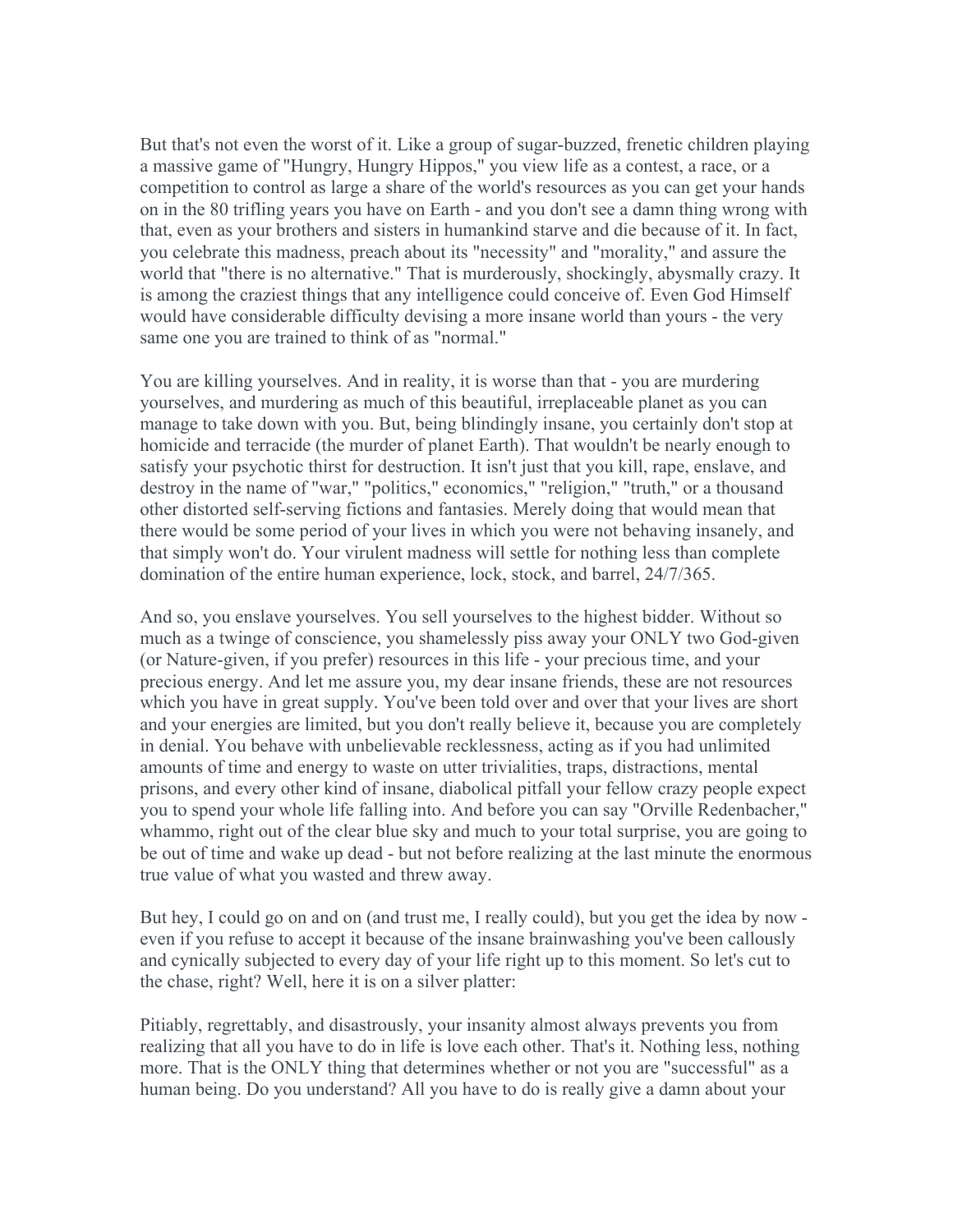neighbor and act like it. I mean really care, in the same way you care about yourselves. You've been told this before, but your insanity ensures that it is the LAST thing you really want to do. You'll go to any lengths to avoid taking it seriously. You'll move Heaven and Earth - literally - to run away from it.

Because of this, you're destroying yourselves and taking everybody on Spaceship Earth down with you. Sorry to beat a dead horse, but you're crazy - homicidally crazy - and you're killing yourselves along with your brothers and sisters. Worst of all, barely one man or woman in ten thousand even has the small scrap of actual sanity needed to suggest that maybe you ought to cut it out. You are well and truly screwed, and had better start considering the possibility of paying attention to what I'm saying here very quickly. Like yesterday, or last week. You have no time to waste, because even if you don't value your own time and energy, rest assured that I do. What this means is that I am an extremely limited resource. There aren't very many like me in the world (especially since you've worked so hard to erase us all from existence) and your chances of even encountering this message to begin with are extremely slim - but somehow you did anyway. And do you know what that means?

It means that congratulations are in order, because you have just won the lottery. Not the money lottery, of course, which would only entrench you in your insanity even further. If you'll kindly allow me a slight (but relevant) tangent, it bears noting that your love of money is perhaps the clearest sign of your tremendous sickness. If you had any actual sanity at all, you would hate and despise money beyond belief. I know that statement just pegged the needle on the handy-dandy "crazy meter" you've been programmed to use to defend yourself from the dangerous influence of people like me, but just for kicks, why not consider it anyway? You think of yourself as a freethinking person, right? It won't kill you to entertain an idea, will it? Just turn it over in your head, if you have the cajones. As a thought experiment and nothing more, take a minute or two to play with the idea of actually hating and despising money. It feels completely bizarre, foreign, and crazy to you, doesn't it? Guess what. That's because you are thoroughly insane.

There, that was good practice, and if you're still reading, I'll assume it didn't kill you. Give yourself a round of applause, but don't get too carried away. That's just the tip of the iceberg. Money, war, and selfishness are only three of the countless sick, twisted, insane, and evil ideas you believe are "necessary facts of life," but they are perhaps the three finest examples of how deep your craziness runs. Why did I mention selfishness, you may be wondering? Isn't the acceptance of selfishness so well-ingrained in modern thinking as to stand beyond question? Haven't you, for thousands of years collectively and decades individually, heard and been comforted and justified by continual rationalizations of selfishness, its basis as the foundation of human nature, its necessity, and even its virtue? Of course you have, because you are part of a ravaging horde of crazy people trying to convince each other how real and wonderful your twisted and destructive delusions are. That's the gist of it in a nutshell. A nutty nutshell.

Enough beating around the bush. If I spend any more time trying to convince you of how insane your world is, I think we'll both get a migraine. Besides, that's not even the worst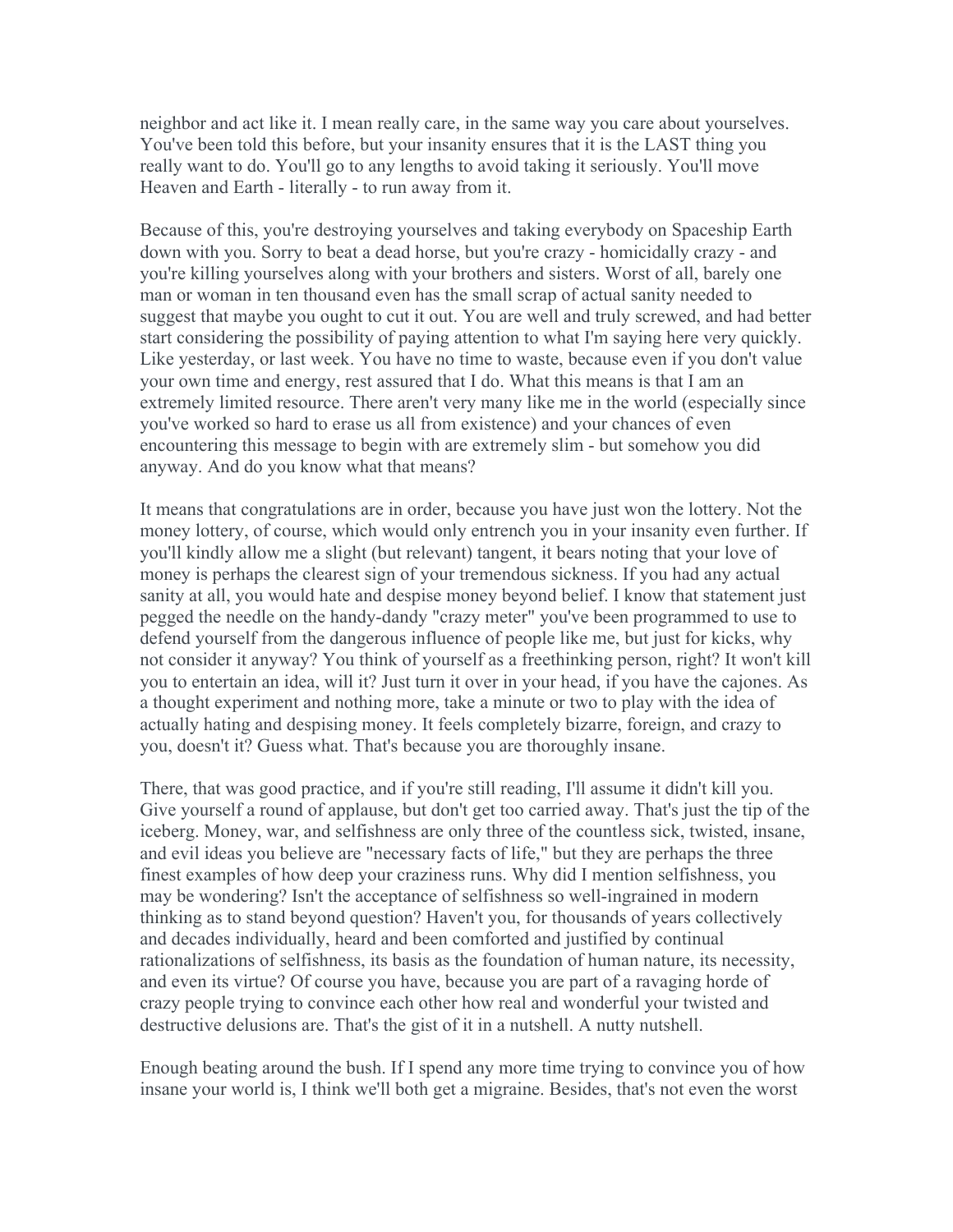of it, at least from your perspective. Here is the reality, which I promise that you will NOT be able to accept without extreme difficulty. Get your blindfolds ready, because this is going to hit far harder than what I've written so far, and cut far deeper. It's far more frightening and offensive to your diseased minds than an eternity of calling you "crazy" and "insane" would be. That, you can handle (because you're used to abuse, given that your whole society is based on it) - but what I'm about to tell you, you can't handle. You've proven it over and over for thousands of years. In fact, I've only been calling you crazy and insane to prepare you for the REAL awful truth - and here it is:

YOU are a beautiful, inherently powerful, irreplaceable, unique and wonderful being of infinite worth and value.

Yeah, YOU. The frustrated, depressed middle manager who has already sold away well over half your precious time and energy to the highest bidder only to have life hand you one shit sandwich after another for your trouble. As you lift a drink to your mouth to wash away the pain of your empty existence, know this and at last have hope:

YOU are a beautiful, inherently powerful, irreplaceable, unique and wonderful being of infinite worth and value.

Yeah, YOU. The kid in school who is picked on continuously, to the point that you've given up on life. As you contemplate suicide and consider the unspeakable act of depriving the world of your irreplaceable presence and all the good you will someday do thanks to the gift of your painful origins, know this and understand:

YOU are a beautiful, inherently powerful, irreplaceable, unique and wonderful being of infinite worth and value.

Yeah, YOU. Whoever you are, whatever you've done with your life up to this very moment (even if all you've ever done is piss it away), and whichever one of the 6 billion unique and irreplaceable facets of human life on this Earth you might happen to be, know this for a fact and feel its truth in your heart - perhaps for the very first time:

YOU are a beautiful, inherently powerful, irreplaceable, unique and wonderful being of infinite worth and value.

And that's the truth you'll never, ever be told by the insane world that wants to use fear and self-loathing to control you, just as they have done all your life so far. Understand me clearly - this isn't about "self-esteem" or some slick self-help nonsense peddled on Oprah's book club. This is about the fact that your incredibly unlikely, miraculous existence is the cold, hard, factual result of a universal process that extends all the way back to Big Bang, the divine moment of creation, the Garden of Eden, or whatever story of creation you happen to prefer. Whether you were created by God, Nature, random quantum fluctuations, or the Noodly Appendage of the Flying Spaghetti Monster, the simple fact that YOU are here is a miracle. That's not New Age nonsense, it's the very reality of your whole being. I don't care who you are, what you look like, how much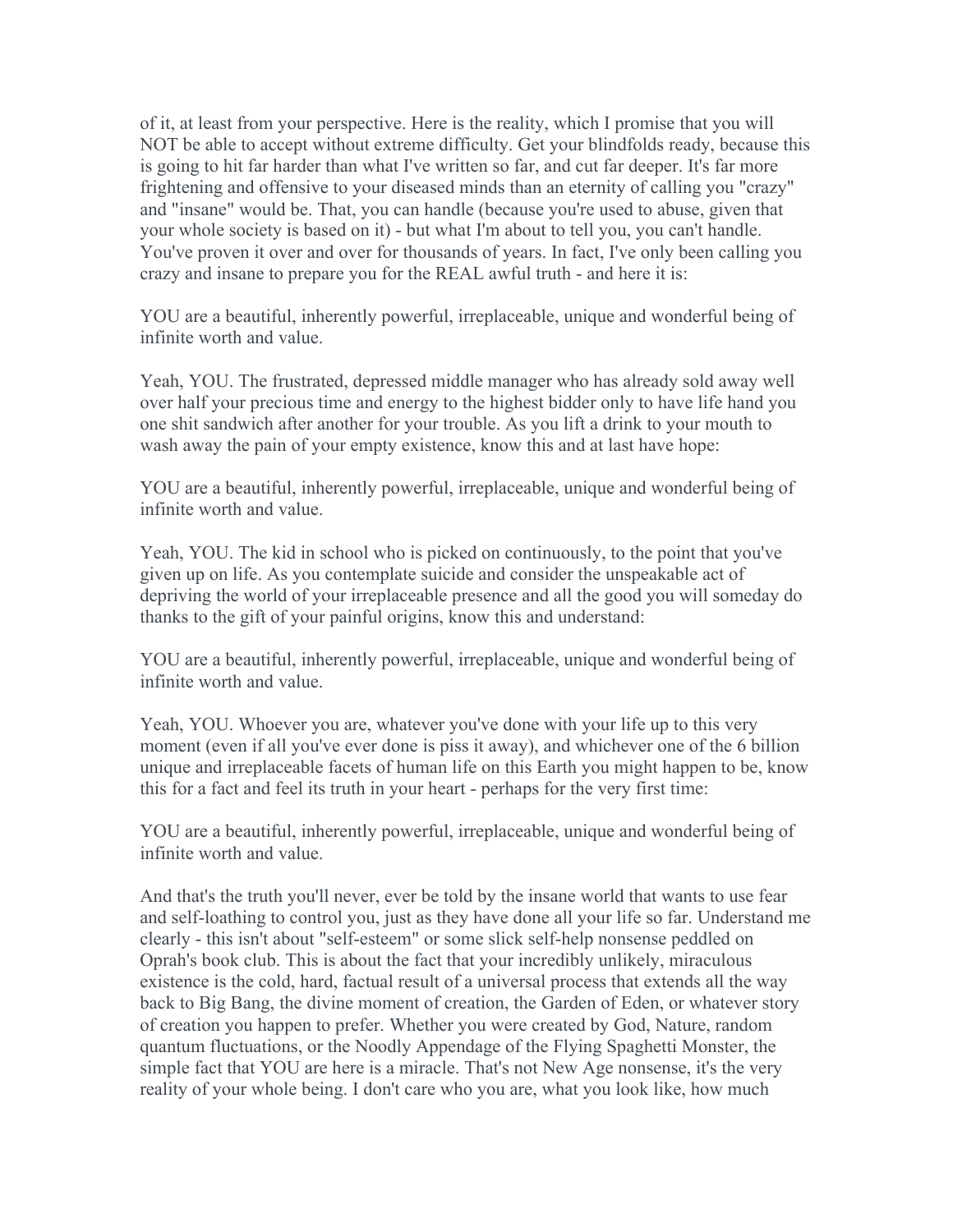money you make, or what anybody else thinks of you - if anything in this endless Universe is a miracle, then you are a miracle. Learn it, love it, and start acting like it.

People of the world, or at least the few who will ever have the opportunity to read this letter, please - listen. Listen for any reason you like, even if only to ridicule me, use me as an example of whatever insanity you want to project onto me, to try to smear my words or my personality, or whatever you like, but simply listen, just for a few more brief moments. I have some special words to share with you, from a special source. I don't care one iota if you want to call that source God, Buddha, Nature, my subconscious mind, the collective unconscious, bipolar disorder, sniffing glue, Captain Jean-Luc Picard, Allah, or whatever the hell you like. Simply trust, if only for five minutes, that there is a source beyond the ordinary experience you think of as "reality" - a source not subject to the insanity of your crazy world - and whatever it might be, it has begged and pleaded with you for all of human history simply to hear and take heed of a few simple words.

So, with no further ado...

You MUST stop all of this hatred and division. Not for me, and not only for yourselves, but for ALL LIFE. Do you understand that ALL LIFE is what you really are? No, of course you don't, because your crazy world has denied you this knowledge - but it remains true nonetheless. Can you understand that there is NO SUCH THING as an isolated, truly "independent" being on this world or on any other in this infinite Universe? Every living thing is your brother or sister. KNOW NOW, right now, that this is not some recycled hippie New Age John Lennon "kumbaya" bullshit I'm trying to sell you. That's how you are denied this truth in your crazy world - it is lumped into those tired old dismissive categories and swept out of your sight, never to trouble you again. But nonetheless, it remains true that not even GOD HIMSELF can alter the fact that unity and interconnection is the ACTUAL TRUTH of all existence. It's a fact, a complete, stone cold concrete FACT, and the only fact that matters.

Phew, that was a lot of capitalized words. Please don't get the wrong idea and imagine that I'm trying to preach to you like the self-serving spiritual salesmen do, convince you to believe anything through bullshit sophistry, or bully you into accepting anything that isn't already present in your own heart. I cannot do that, even if I wanted to! Not even God, Nature, or David Hasselhoff has that power, much less a mere mortal such as myself.

Instead, what I am trying to do is LOVE you. Do you understand that? Have you ever actually been loved - really loved - in your whole crazy, manipulated, pre-packaged life? Perhaps you've been exposed to so much blithering insanity disguised as "love" that I am the first person to ever really show you what the real thing looks like. Think of what that would mean. If you don't now understand in your heart of hearts how crazy your whole world is - when perhaps the one of the only examples of real love you've ever known is coming into your life through a random internet web page - then perhaps I cannot help you - but I will keep trying anyway.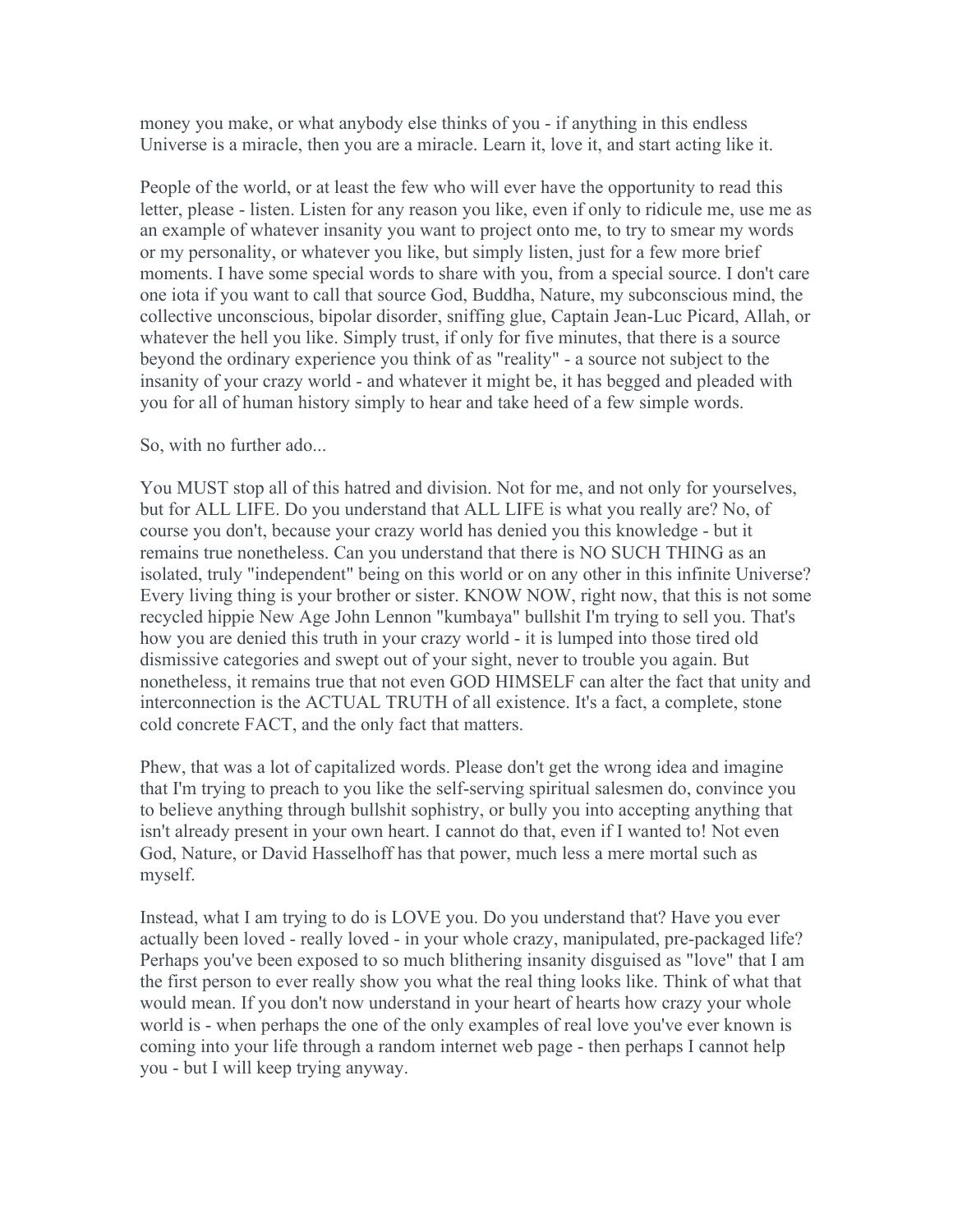Look, I'm not above begging, if that's what it takes. Please, please stop hurting yourselves and everyone else. Stop all of this killing, exploiting, enslaving, and self-serving blindness. It's not "necessary," it's not "just the way life is," and there ARE alternatives an infinite number of alternatives, or at least as many as six billion free and sane human minds can come up with. Your insistence on imagining that utter self-destruction and planet-wide injustice is "just the way things have to be" is so painful. Just in case you're interested in history, please understand that it has torn the heart and soul out of every indigenous culture you have crushed under its heel. There is a reason so many Native Americans sit around on the reservation and drink their lives away - and it ain't what you might think it is. It's not their "laziness," "lack of education," "unemployment," or anything else of that nature. It is the pain of having a sane world stolen from them and replaced with an insane one.

This world has been called a "vale of tears," and it certainly is - but only because you refuse to stop hurting yourselves and everyone else. Doctor after doctor has tried to cure you of your madness without success, and they have done so \*fully knowing\* that most people would offer them nothing but a piping hot shit sandwich for their trouble. My efforts will be (and have been) received no differently for the most part, but at least perhaps I can plant a seed in a few rare open hearts.

Take this fragile little seed of compassion as my gift to you. Do with it what you will. Throw it out the window into the trash heap ten minutes from now if you must - but just for now, right at this moment and with no thought of the future, take the seed, just because you can. Don't be afraid. It has taken a few of us "doctors" thousands of years to produce it at the cost of sacrificing everything. We have bled for it, died for it, submitted ourselves to every kind of degradation, rejection, and humiliation for it, worn rags for it, starved for it, and willingly accepted every kind of abuse for it - for no other purpose than to pass it on to YOU. But don't pity us, because we knew what we were doing and we did it willingly. Take the little seed we've made for you, just for a single moment, as our free gift. You don't have to say a prayer, bow to anyone, go to any church, join any movement, or do anything besides open your heart just a tiny bit and allow the little seed to take root. That's it. No strings attached, no shipping and handling, no gimmicks. In the words of Huey Louis and the News, "you don't need money, don't need fame. Don't need no credit card to ride this train."

The rest is just a matter of staying out of the way of your own heart. The seed will grow as grass grows - without effort and without struggle - as long as you simply let it be.

Let the seed grow, and as begins to flower into a mighty oak, begin to understand that you must no longer sell your precious time and energy to the highest bidder. You must no longer waste your resources on things as meaningless as the insane world's ideas of "status" and "success." Chasing after those things is a virulent form of insanity that is killing the world, and you have chosen to become sane instead.

Let the seed grow, and as it sinks its strong roots into the fertile soil that is the interconnection and brotherhood of all beings, understand that you must no longer submit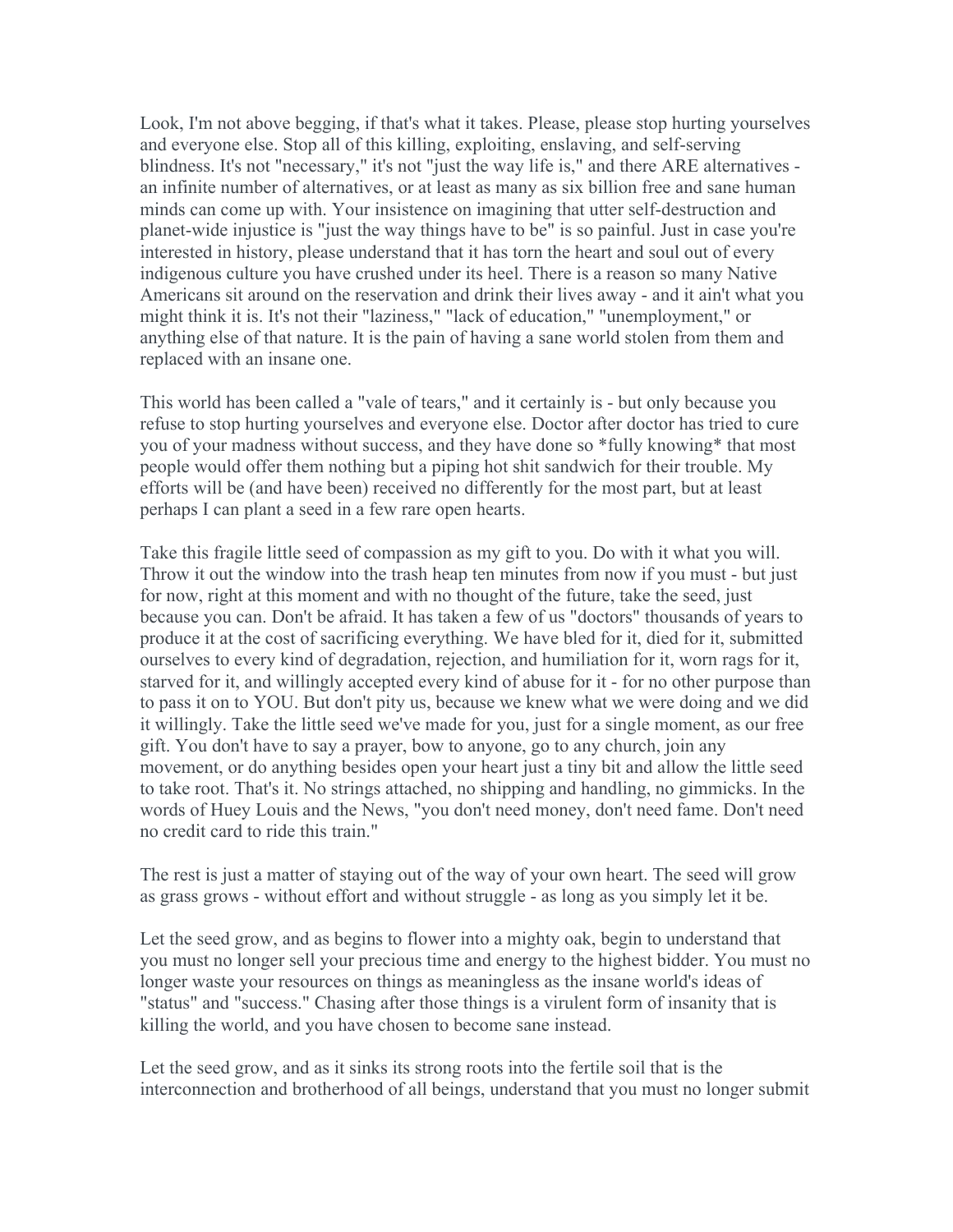to those insane ideas and forces which seek to replace your infinite value and beauty with a false sense of lack. You lack nothing. Whatever belongs to the Universe belongs to you, as your absolute inalienable birthright. If you are being denied any portion of that birthright, it is through no deficiency or failing of your own, but through the machinations of a destructive madness which you have chosen to no longer support. For the first time in your life, you will experience what it is like to be without constant guilt and shame, because for the first time in your life, your heart of hearts knows that you are no longer helping the insane world to kill itself.

Let the seed grow, and as its healthy green leaves turn toward the infinite sun of true Being, understand that the senseless killing, exploiting, and enslaving must end. In the sanctum of your own mind, ask the insane world around you "what part of Thou Shalt Not Kill didn't you understand?" What part of "exploitation and slavery are wrong" don't "normal" people get? Don't hope for a sane answer, though. The crazy world around you is incapable of providing one, but that's okay, because you have chosen to no longer share their delusions.

When you must kill, even a fly, make a practice of apologizing out loud with true regret and when you do, reflect on how crazy the world would think you are if they caught you doing that. Understand that it's not your insanity for doing so, it's theirs for not. And then know that everything you need to do to live with compassion and actual sanity is just like apologizing to the fly. It is simply a matter of being sane enough to let the whole crazy world think you are nuts for the sake of love. Do you see how this works? Doctor Jiddu Krishnamurti (a "doctor" in the true sense) said it best - "it is no measure of sanity to be well-adjusted to an insane world." Live with true compassion and you'll be called a nut. Understand this, accept it, and do it anyway.

Let the seed grow in a thousand other wonderful and surprising ways, as compassion begins to flower in your heart. Never beat yourself up for anything - let the crazy world take care of beating itself up, as it always has. Don't be afraid to get angry from time to time - no one whose heart knows genuine compassion has ever gone without knowing the burn of anger. You are angry because you care. You are angry because you love.

Most importantly, you are angry because you live in a world that is killing, enslaving, and destroying itself in a state of total self-satisfied, smug arrogance, and by God (or Darwin), you've had it up to here. You aren't just a little miffed or vaguely disappointed at the sorry shape the human race is in. That's for people who don't care much, and don't intend to let such small stirrings of conscience disrupt their TV time. No, that route is not open to you anymore. You already know too much, and try as you might, you can never unsee what you've seen in the few minutes we've spent together. Sorry, Charlie, but I wasn't being completely truthful with you when I said I wouldn't turn your psychological screws. It was a little white lie that was necessary to uproot a big black one.

If you have allowed love and compassion to take firm root in your heart, do not be surprised or dismayed that you are quite capable of becoming enraged, livid, and furious at the insanity of it all. This does not mean you are a "spiritual failure" as the phony, self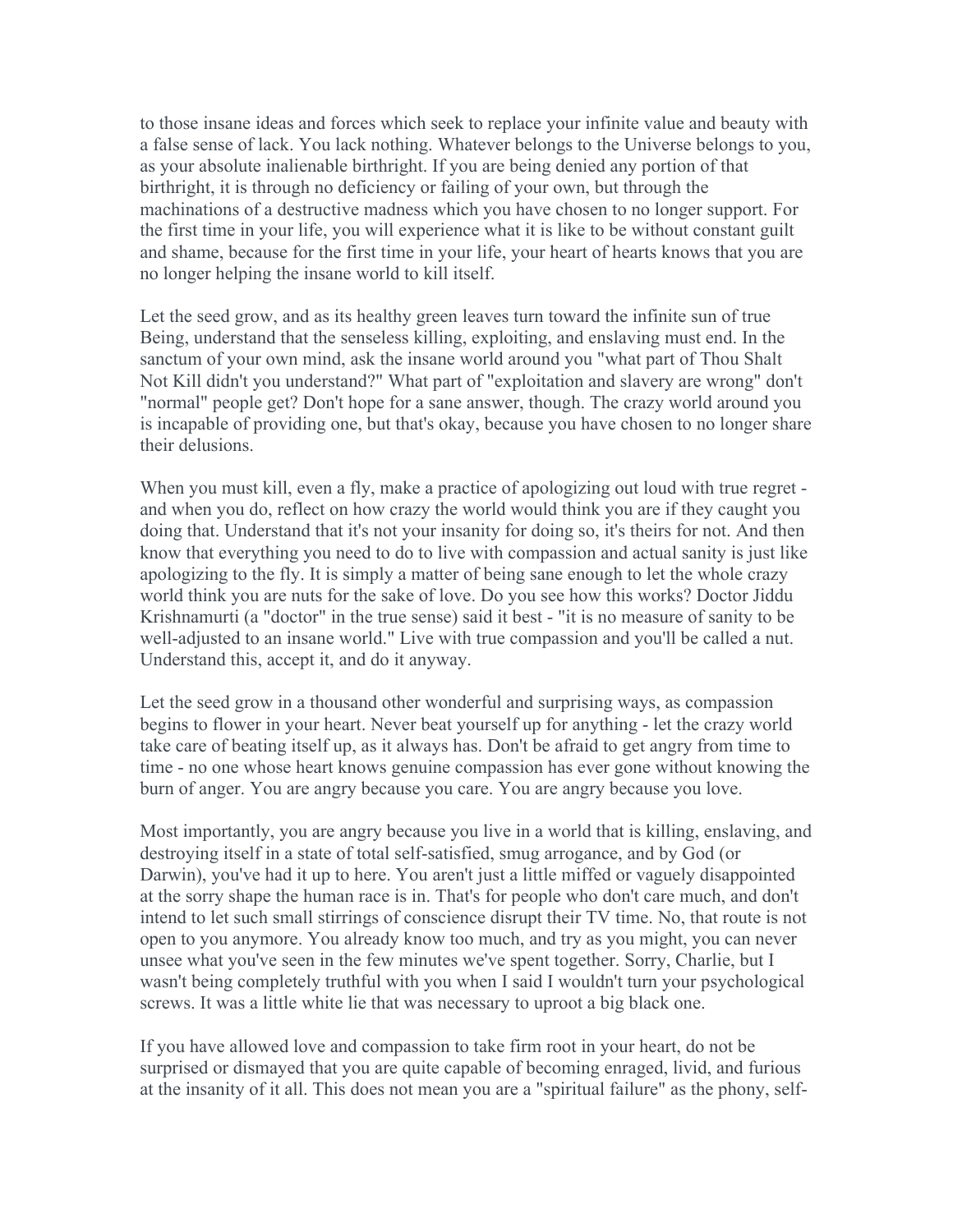seeking "gurus" of the world would have you believe. It means precisely the opposite. You have the capacity for great anger because you have the capacity for great compassion. They are co-identical, like the Taoist concepts of yin and yang, and neither occurs without implying the co-existence of the other. Thousands of children are starving to death every day, and there is absolutely nothing wrong with the fact that you may begin to feel absolutely outraged over it. On the contrary - what's so horribly wrong with the world is that everyone else doesn't.

Do not reject anger or try to stifle it with feel-good platitudes, as selfish people who care only for their own happiness do. Instead, use your anger. Allow it to forge your love and compassion for a suffering world into razor-sharp weapons of unbreakable steel. Remember, as it is said, "I come not to bring peace, but a sword." Peace cannot be won without sacrifice. The sword of compassion forged within your heart is not for striking out at others, but for mercilessly slashing away every false and destructive self-deception and every self-justifying excuse in your own mind, until all that remains is an unquenchable desire to do your small but infinitely meaningful part to ease the world's suffering - a desire as keenly felt as a drowning man's desire for air. Become the Bodhisattva, and find your salvation in that of the world.

When anger and frustration come, as they surely will, allow the intensity of these natural feelings to forge your true heart into a fortress that is untouchable and indestructible. Allow them to temper your determination to the point that you will NEVER, EVER stop being willing to reach out to your fellow man in a spirit of true compassion even if they nail you to a cross for it. Allow them to strengthen your resolve so that you know in your heart that not even your own worst fears, or even God Himself, can stop you from reaching out to ease the pain of a suffering world, even if it has to be dragged to the medicine kicking and screaming every step of the way. As Enigma puts it, don't care what people say / just follow your own way. Don't give up and lose the chance / to return to innocence. "Innocence" is simply the nature of who you really are. Know that you will do what it takes to be true to your true self. No, that isn't a redundant or meaningless sentence. If you think it is, read it again until you understand. Read it a thousand times if you must. Whatever it takes.

Let the seed grow, and become strong and powerful, in a way the weak (who are called "strong" in the insane world) will never be able to touch. Never flatter your ego by engaging in self-serving fantasies of yourself as a martyr, but nonetheless prepare yourself to suffer every kind of degradation and abuse for the sake of passing the seed on to just one more open heart. Prepare to be considered "weak" by the "strong" of this world - those who have learned to embrace the insanity, become the craziest inmates of the crazy house, and keep the whole insane system going for their own short-sighted benefit. In the insane world, they call those people "winners," "leaders," "the successful," and "role models." Accept their rejection, condemnation, and abuse without blame. They know no better.

Let the seed grow, and even in the defining moments when you face your personal demons, learn to summon the world-changing strength to love and bless your enemies,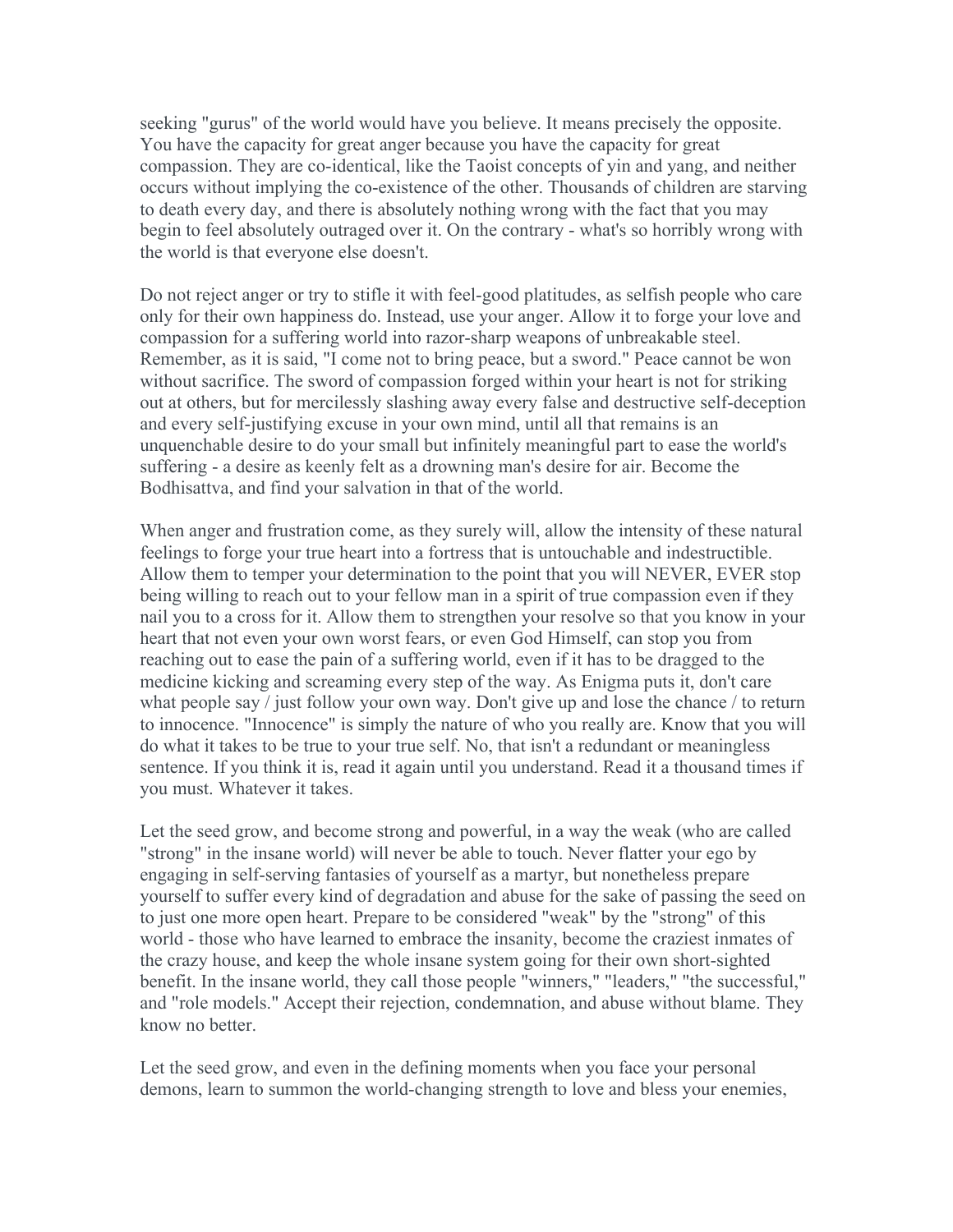for you know something they do not. Even in all their worldly might, they have no power against the seed you carry. Even their shriveled and petrified hearts might someday, somehow be opened to it, much to their shock and horror. No one is beyond redemption, because we all share in the same infinite source. In your "weakness," as seen through the eyes of the insane world, lies your greatest power. By staying true to your true self and the seed (for ultimately they are one and the same), you shall overcome.

If you dare, decide right this moment to turn your life around. I'm sorry if this sounds like an "altar call," but I honestly can't help that. At some point, everyone has to decide which team they are going to bat for. Please understand that I don't mean "turn your life around" in the sense of shouting "praise the lord" or doing some kind of "self-help" program or getting a better job or joining the military or attending the University of Phoenix or deciding to spend 20 minutes a day chanting "AUM." I mean turn your life around in terms of a 180 degree about-face turning away from the whole crazy insanity of this world and toward the REAL truth of who and what you are.

If you dare, decide right now to be "in the world but not of it." Yeah, I know Jesus and some other scary religious people said this, but I can't help that. They said it because they had to. There's no other way to give you any chance of becoming sane. "I am the way, the truth, and the life" doesn't mean that I personally (as in the author of this webpage) am some special awesome being you have to obey and listen to just because I'm The Lord of Lords, Captain America, or even Rick James. Hell no, and please get that crazy rubbish out of your head. Instead, it simply means that this message (the message of compassion) is the only way to actual sanity and a better world - and it meant exactly the same thing when Jesus said it, too. "I, the message of compassion, am the way, the truth, and the life." Sorry about your bad luck, but no man comes to the Father (your true nature) but through me (the message of compassion). Got it now? Okay, good - and don't blame me, meaning "me" as in the imperfect human being who is being used as a vehicle for these truths. I didn't make the rules, and neither did Jesus, Buddha, the Dalai Lama, or anybody else who has tried to carry the message to you.

So, with that in mind, here are some practical steps you can take as soon as you feel ready - but be warned, some of them might be an ouchie at least until you have accumulated some practical experience in not being nuts:

Rather than getting a better job, if you're single and child-free, see if you can figure out how to get rid of your job completely. GASP! The shock! The horror! Well, get over it. I said what I said and I meant it 100%. If you can do something as monumentally "crazy" (in the insane world's eyes) as this, holy mackerel, are you ever on the right track in a big way. Although you'll probably be poor, your spiritual future's so bright you gotta wear shades. You are on the spiritual short list, as opposed to the spiritual short bus. That's the ride everybody else who is still chasing after money is taking.

Rather than joining the military, learn what a "conscientious objector" is and see if you can't become one. Want a hint? It's the totally ridiculous and nutty belief that "war is always wrong." Wow, what a concept, eh? If you can get your crazy little head around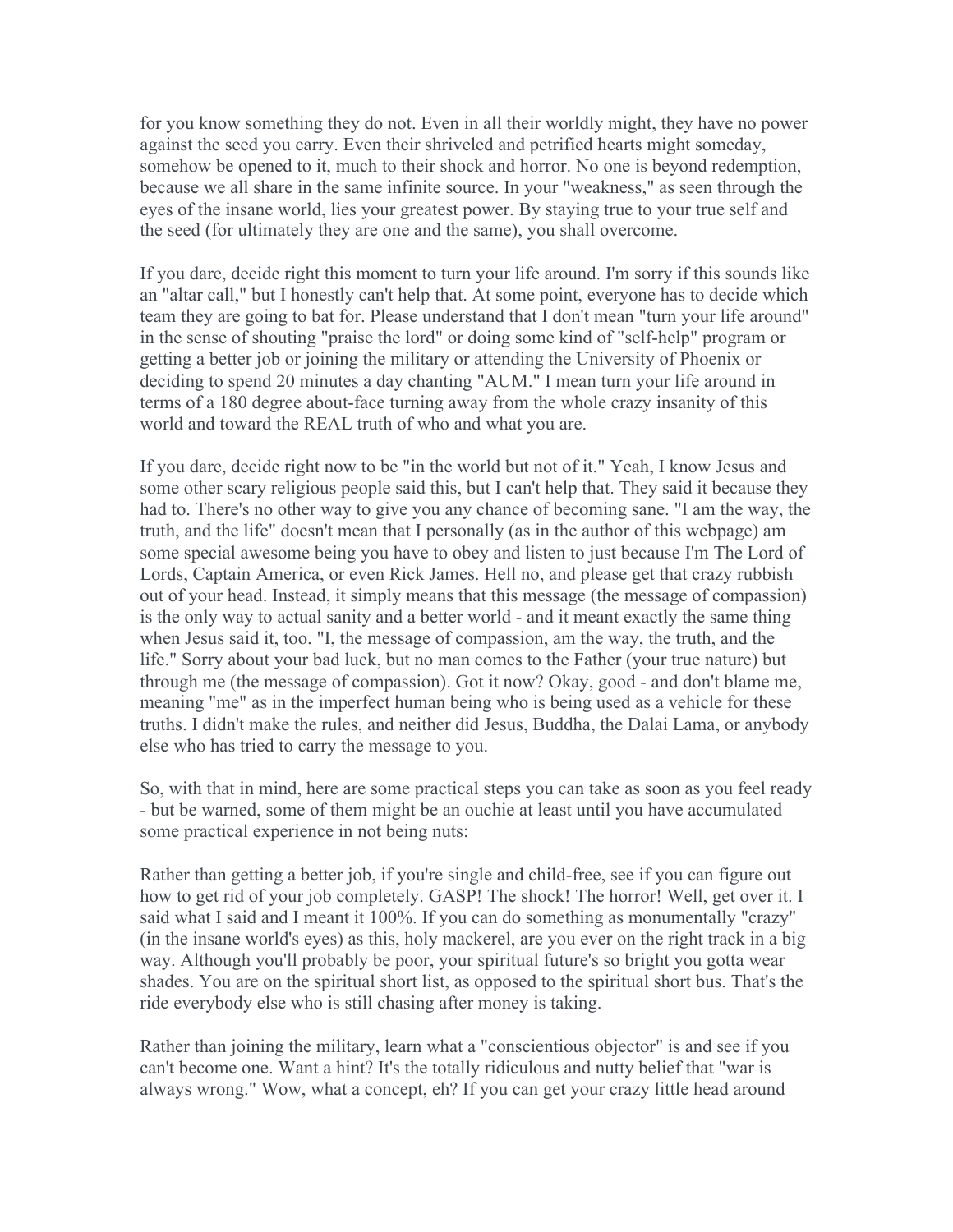that, even if takes you 20 years of arguing with yourself over whether Hitler had to be stopped, then oh boy, are you ever moving in the right direction in a Porsche 944. It might come as a surprise to you, but "thou shalt not kill" is an extremely sane idea. The more you get acquainted with it, the quicker you'll make progress in every area.

Rather than attending the University of Phoenix, why not tear up every degree you might already have and become the dean of your own personal Sanity University? Stop giving credence to the crazy belief that any degree or award the insane world can confer upon you can do one iota to help you move toward actual sanity, happiness, fulfillment, or whatever else you've been falsely promised. If you can manage to never have a thought of chasing another one of their gold stars or seals of approval again, then good lord, are you ever taking off into actual sanity at warp speed. Lao-Tsu said it best - "give up learning, and put and end to your troubles." What you really need to learn, this world doesn't teach.

Rather than chanting "AUM" for 20 minutes a day, start right now to stand up for compassion in every area of your life, beginning from the tip of your nose and extending outward to encompass the whole universe. Aim high and never take "no" for an answer. Don't let anyone tell you you're setting your sights too high. Man's reach must always exceed his grasp or we're all wasting our time doing absolutely nothing. Don't be fooled by those who tell you to "be practical." They only want to kill their consciences by excusing and rationalizing away their own unwillingness to act. Dream big. Resolve to save the whole suffering world and get busy doing it. By doing that, you'll already have succeeded. As Gandhi put it, BE the change. That's all - nothing less, nothing more.

Remember, YOU are a beautiful, inherently powerful, irreplaceable, unique and wonderful being of infinite worth and value. If you're an American, Mister Rogers (one of our truly great spiritual leaders and a thoroughly sane man) told you this as a kid, but the insane world beat it out of you. So now, listen again. It's a beautiful day in the neighborhood, if you choose to make it one. You have strength beyond measure waiting to be unlocked somewhere deep in your heart. All the "doctors" of history have done their damndest to tell you exactly where to find it, if you'll just shut off the crazy voices of the world in your head for five minutes and really, sincerely LOOK and LISTEN. Turn off the TV and unplug the phone if you have to, just to find a place to start. Never believe that you cannot change the world, for it is really you and ONLY you who can. That's a fact, Jack. Learn it, love it, live it.

But please, for the love of Buddha, don't simply believe anything I'm telling you. I don't care if you "believe" in me, God, Nature, Santa Claus, science, compassion, a spherical Earth, or anything else. In fact, I'd prefer if you didn't "believe" in anything at all. Beliefs are dangerous and you don't exactly have a good history of using them wisely. Instead of believing, go within. Go into the depths of your heart and see if what I've told you rings true. Go to the place where there is no logic, no "truth" that can be formulated in words and used to beat your fellow man over the head, no belief, and no chattering mind. Go to the quiet place where faith lives - and I don't mean Crazytown's phony self-serving salespitch version of "faith" that asks you to send \$100 to Benny Hinn, believe that dinosaurs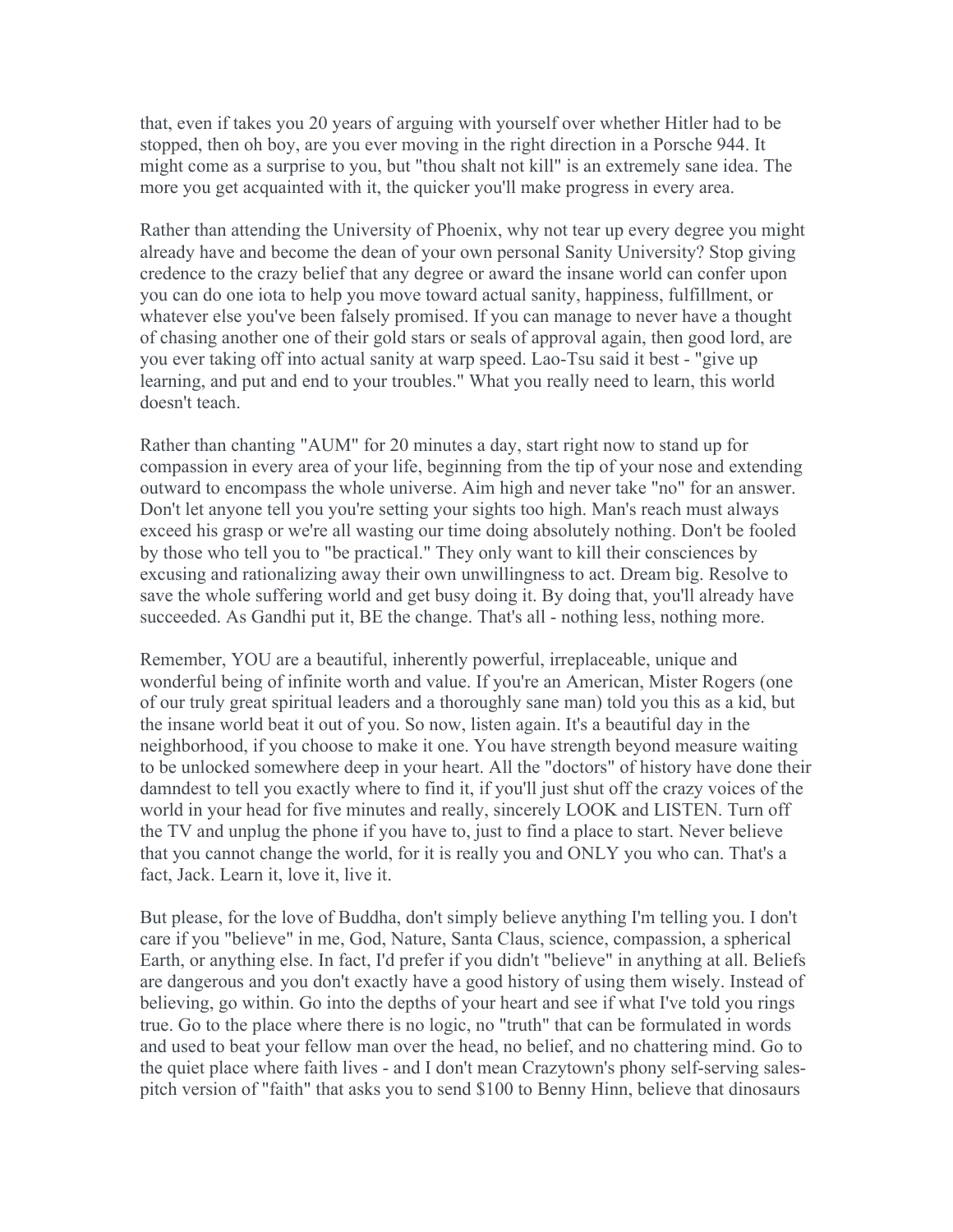and man walked the Earth together 5000 years ago, or blow yourself up for the glory of Allah. I mean real faith - the universal message of the heart. Put aside everything the crazy world has ever told you, go to that small, still place, and see if what I've said to you rings true. If it doesn't, then I'm sorry I've wasted your time and you can bill me for your two cents worth.

As your brother in humankind, I am at your service forever, even if you choose to hate me, as many of you have already chosen to do throughout our shared lives together here on Planet Crazytown. It's okay - I forgive you and always will, for you truly know not what you do. However, you CAN learn. This is your opportunity. You won't have many more, so take it lightly at your own risk. No conversion, no "sinner's prayer," no church, no collection plate, no robes, no rituals, and nothing other than one totally free being in the universe choosing to open himself or herself to the possibility of a better course for the one and only short little human life any of us have.

As it is has been written in every true medicine book in the world by better doctors than me:

"Treat others as you would be treated, that is the only law."

Or, as one unusually sane man in particular put it:

"Love your neighbor as yourself."

It is up to you now. Will you at least take the seed into your heart, for just a moment? Will you step outside your self-imposed ego prison for just a brief instant and see that the insane ideas, beliefs and attitudes you have been trained to accept as "normal" are killing you and the whole bloody world spiritually, psychologically, and even materially? Will you, like Nero, choose only to fiddle while Rome burns? Can you, just for a moment, set aside this deadly blindness and arrogance? Will you turn away from the madness, at long last, and face the shining Sun of your true infinite being? Will you reach into the depths of your heart and summon the courage to become who you really are?

I know I promised you no religious nonsense, but if you will allow me one small metaphor in closing, it is this: When you accept the seed of compassion into your heart, it is at that very moment that all sentient beings are saved and the universe and its infinite angels rejoice for all eternity - because eternity is within you.

Yours Truly, Actual Sanity

P.S. You'll find no links to my church, my movement, my seminars, my retreats, or anything else. I don't have any. I don't need any. I told you I had nothing of that sort to sell, push, or preach, and I was telling the truth. You know what to do if you want any of that. It's all out there in a thousand forms and a million places. If you want Jesus, he's not hard to find (although I'd recommend staying away from most churches). Ditto the